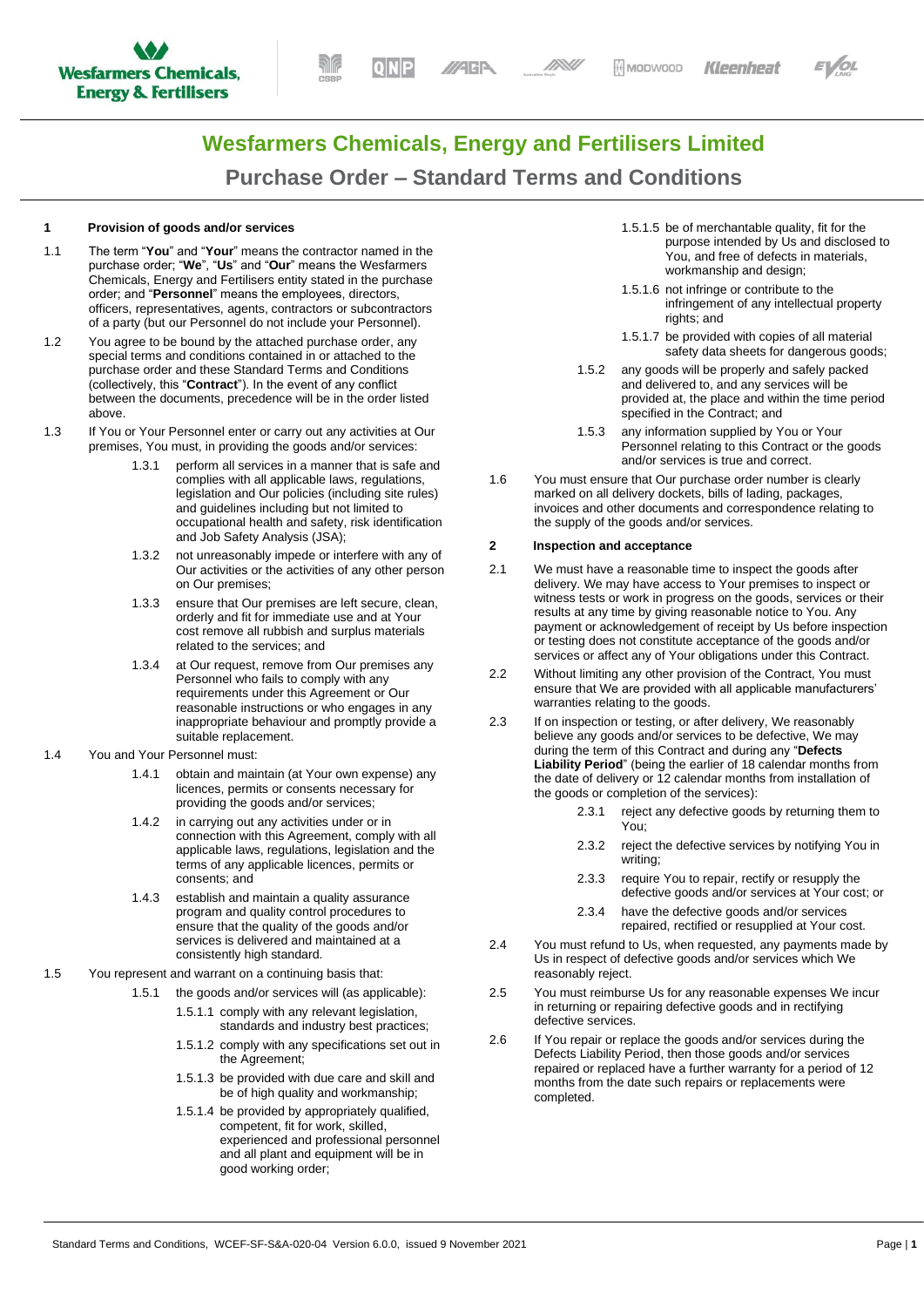

//AGP

**DNU** 

## **3 Title and risk**

- 3.1 Title to and risk in the goods does not pass to Us until We take delivery, inspect and accept the goods.
- 3.2 You warrant that You have complete ownership of the goods free of any liens, charges and encumbrances and will provide the goods to Us on that basis and We will be entitled to clear, complete and quiet possession of the goods.

#### **4 Price, invoicing and payment**

- 4.1 The consideration payable will be as set out in the purchase order and is inclusive of all duties and taxes (except GST) and costs incurred by You or Your Personnel in providing the goods and/or services including all charges for packaging, packing, insurance and delivery of the goods and the cost of any items used or supplied in conjunction with the services.
- 4.2 You must submit tax invoices to the email address identified on the purchase order:
	- 4.2.1 upon delivery and acceptance of the goods as set out in claus[e 2,](#page-0-0) unless We have agreed to make a partial or full upfront payment in which case the invoice must reflect the amount agreed to be paid upfront; and/or
	- 4.2.2 on completion of the services, unless the purchase order states that progress payments are to be made in which case the invoices must be issued in accordance with the progress payments schedule.
- 4.3 We will pay all correct tax invoices submitted to Us by electronic funds transfer within 30 days of receipt of invoice or receipt of goods and/or services (whichever is later) if You are an Australian business with annual turnover up to \$10 million or otherwise, within 30 days of the end of the calendar month in which the invoice was issued. .Where We dispute an invoice in good faith, You will credit the disputed amount and We will pay the invoice net of the credit. Post resolution of the dispute, You will invoice the agreed balance (if any).
- 4.4 If any supply made under this Contract is or becomes subject to GST, the party to whom the supply is made must pay to the party making the supply in addition to any consideration payable an additional amount on account of GST. If any party is entitled to payment of any costs or expenses by way of reimbursement or indemnity, the claim must exclude any amount for which that party is entitled to the benefit of an input tax credit.
- 4.5 If We are entitled to an exemption or concession concerning any tax or import duty or import tariff with respect to the goods and/or services, You must use all reasonable endeavours to apply for that concession or exemption and as far as possible promptly pass on to Us the benefit of that concession or exemption.
- 4.6 We may withhold, retain or set off from any payment due to You under this Contract any amounts payable by You to Us.
- 4.7 Unless otherwise agreed, any money payable to You is to be paid in Australian Dollars.
- 4.8 Unless otherwise specified, the price is not subject to escalation during the term of this Contract.

# **5 Insurance**

<span id="page-1-0"></span>5.1 You and Your Personnel must take out and maintain during the term of the Contract including any Defects Liability Period (at no cost to Us) the following insurance policies on terms, conditions and amounts which are acceptable to Us:

- 5.1.1 Public and Products Liability Insurance with a limit of liability of not less than twenty million dollars (\$20,000,000) for any one occurrence;
- 5.1.2 if the provision of the goods and/or services requires You or Your Personnel to provide professional advice or to prepare or provide any design, formula or specification, You must put in place Professional Indemnity Insurance with a minimum cover of not less than five million dollars (\$5,000,000) for any one claim and any Professional Indemnity policy must be maintained for a period of 7 years following completion of the Contract; and
- 5.1.3 any other insurance which is required by law for the time being in force in the State of Western Australia.
- 5.2 If the provision of the goods and/or services requires You or Your Personnel to enter or carry out any activities at Our premises then, in addition to the insurances required under clause [5.1,](#page-1-0) You and Your Personnel must take out and maintain during the term of the Agreement including any Defects Liability Period (at no cost to Us) the following insurance policies on terms, conditions and amounts which are acceptable to Us:
	- 5.2.1 Workers Compensation and Employers Liability Insurance in accordance with the law of the State or Territory in which the goods are supplied or the services are performed (including common law liability as required by law) and where this Contract includes the provision of services, this insurance must include a Principal's Indemnity extension in favour of Us as principal under the Contract;
	- 5.2.2 Motor Vehicle Third Party Injury and Property Damage Insurance with a limit of liability of not less than twenty million dollars (\$20,000,000) for any one occurrence, and if You carry dangerous goods, this policy must be endorsed to cover third party property damage resulting from the carriage of dangerous goods with a limit of liability of not less than five million dollars (\$5,000,000) for any one occurrence;
	- 5.2.3 Compulsory Motor Vehicle Third Party Liability Insurance as required by law;
- 5.3 Upon request You must provide Us certificates of currency for any insurances required to be held by You or Your Personnel under this Contract. All costs incurred by Us as a consequence of You or Your Personnel not maintaining such insurances will be a debt due from You to Us.

#### **6 Liability and indemnities**

- 6.1 You and Your Personnel enter Our premises at Your and their Own risk.
- 6.2 You are liable for and must indemnify Us and keep Us indemnified from and against any liability and any loss or damage of any kind whatsoever (including reasonable legal fees and expenses), demands, claims and proceedings of any nature arising out of or in connection with:
	- 6.2.1 Your breach of Intellectual Property (clause [1.5.1.6\)](#page-0-1);
	- 6.2.2 Your breach of Confidentiality (claus[e 9\)](#page-2-0); or
	- 6.2.3 any damage to or loss of property, or personal injury to or death of any person, caused or contributed to by Your negligent act or omission.